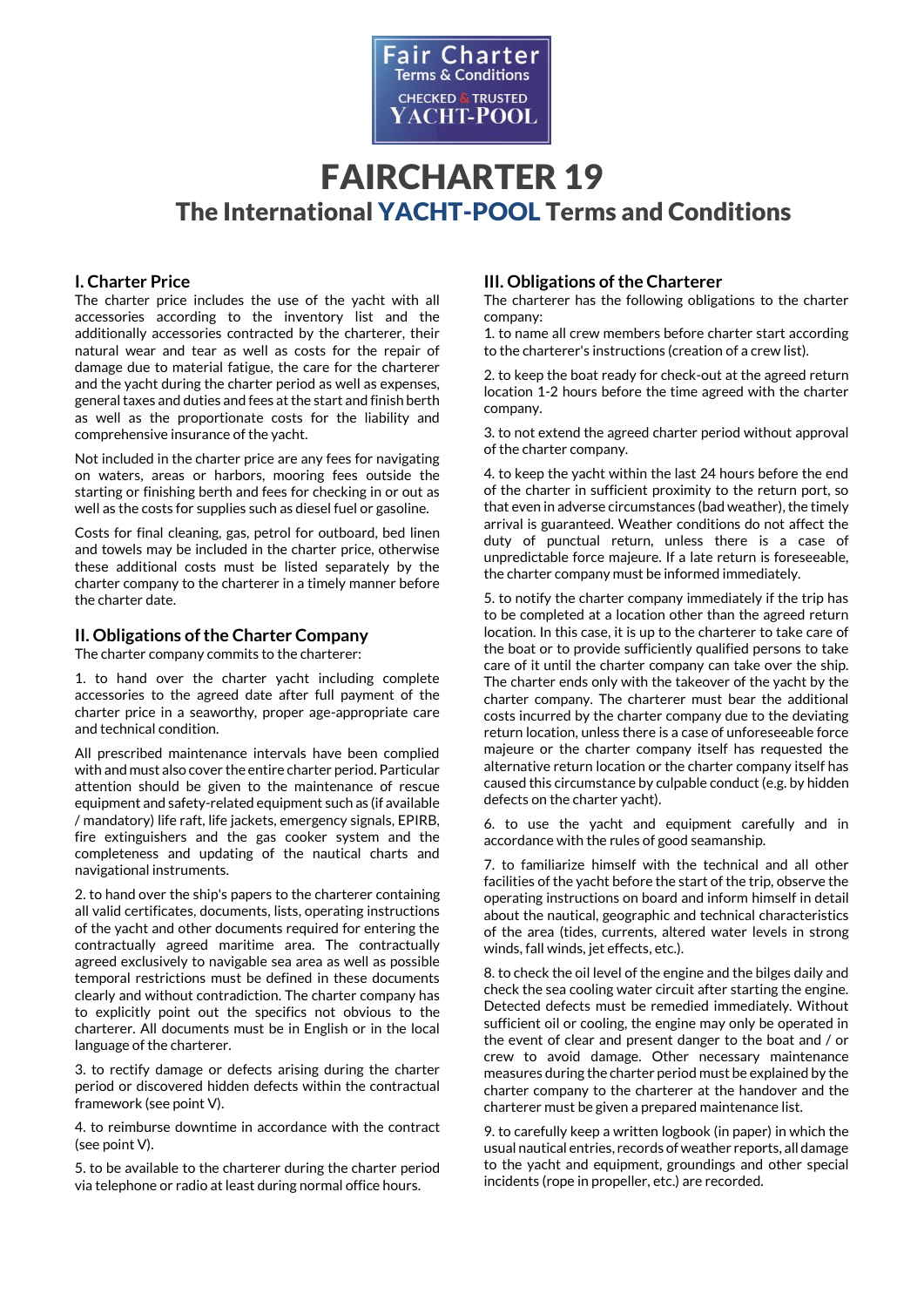10. to navigate with the help of the present, up-to-date nautical chart and to use electronic navigation aids only supportive.

11. if available, to keep a radio book and, if necessary, a customs and notation book conscientiously.

12. to immediately report any ground contact (even without visible damage) and, in the event of suspected damage to the charter yacht, immediately proceed to the nearest port and arrange for a survey by a diver, and after consultation with the charter company and at his direction, if necessary, craning or slipping.

13. to carry out damage-avoidance and damage-reduction obligations in the event of damage according to good seamanship and to fulfill reporting and cooperation obligations to participants, authorities and insurance companies. If he doesn't fulfill his duties, the charter customer is fully liable for the damage himself.

14. to observe special wind and weather conditions, to exercise special caution when navigating at night.

15. to only arrive in and leave ports under engine. To avoid running the engine when sailing, but under no circumstances to operate the engine when sailing with more than 10 degrees heeling.

16. to keep the battery voltage of all on-board batteries above 12 volts at all times, therefore to charge the batteries in good time via the engine, any generator or shore power connection, if necessary, consumers should be switched off. Bulk consumers such as anchor windlass or bow thruster may only be operated if the battery voltage is supported in parallel by the motor or a generator.

17. to only use harbors or moorings where secure entering, leaving and mooring can be ensured over the planned period.

18. to enter the charter yacht only with suitable, clean and non-marking boat shoes.

19. to provide towage assistance to others only in an emergency, to tow the charter yacht only in an emergency and to use own ropes and lines and then only to cleats, winches or the mast base (never with a bowline-knot), so that the towing can be solved even under pressure and not to agree on towing and recovery costs, unless the helper otherwise refuses to help.

20. to comply with the legal requirements of the countries of stay, to inquire about any necessary licenses or driving rights in advance.

21. to always duly declare inward and outward and to pay harbor fees accordingly.

22. to report theft of the yacht or its accessories immediately to the nearest police station.

#### **23. to report liability damages immediately to the nearest port authority and to keep a confirmation.**

24. not to pass on or re-lease the charter yacht to third parties.

25. not to take on board more persons than permitted or agreed and thus named in the crew list.

26. to make no changes to the ship and equipment, unless this serves to ward off imminent damage or has been agreed in advance with the charter company.

27. not to carry animals, undeclared dutiable goods or dangerous goods or materials, not to participate in regattas or to use the yacht for commercial purposes (e.g., for training purposes, goods or passenger transport) without the prior written consent of the charter company.

28. not to leave the save and sheltered port or berth if a recognized or general weather forecast indicates that the wind speed in the sea area concerned is 7 Bft or more for the period planned for the next leg. Only if it is clearly to be feared that the previously protected harbor or berth is at risk of being threatened due to unexpected weather changes, the nearest protected harbor or berth is to be approached.

29. The contractually agreed sea area (see point II 2) may only be left with the express consent of the charter company. The charter company has the right to further limit this sea area in case of uncertain or unusual navigation conditions, in terms of space or time (for example, to pronounce a nocturnal navigation ban).

30. The charterer or skipper is responsible for the management of the yacht and is liable to the charter company or insurer for damages resulting from the disregard of the required rules of conduct. Within the scope of this contract, the crew members are vicarious agents of the charterer and / or skipper.

## **IV. Driver's Licenses, Certificates of Competence**

The charterer may either be the skipper of the chartered yacht or may designate a crew member of his choice as a skipper.

The skipper has to prove to the charter company the possession of the driving licenses and certificates of competency necessary to guide the yacht in the entire contractually stipulated sea area. Furthermore, the charterer assures that the skipper has all necessary nautical, navigational and maritime knowledge and experience to safely manage the chartered yacht under sails and / or engine as specified in point III taking into account the responsibility for crew and material.

The charter company is entitled to check the skipper's ability to navigate before handing over the charter yacht. For this purpose, he can demand proof of the previous experience of the skipper prior to the conclusion of the contract and can have the skipper show the licenses or driving licenses required to navigate the yacht in the agreed class and area of navigation. In the case of obvious inability to qualify for the safe management of the charter yacht and crew, the charter company may provide or arrange for the charterer to hire a skipper at his cost. If this is not possible or if the charterer does not agree with this, the charter company may refuse to hand over the yacht; In this case, the charter price paid will only be repaid on successful chartering at the originally agreed charter price. If further chartering is only possible at a lower price, the charter company is entitled to the corresponding difference.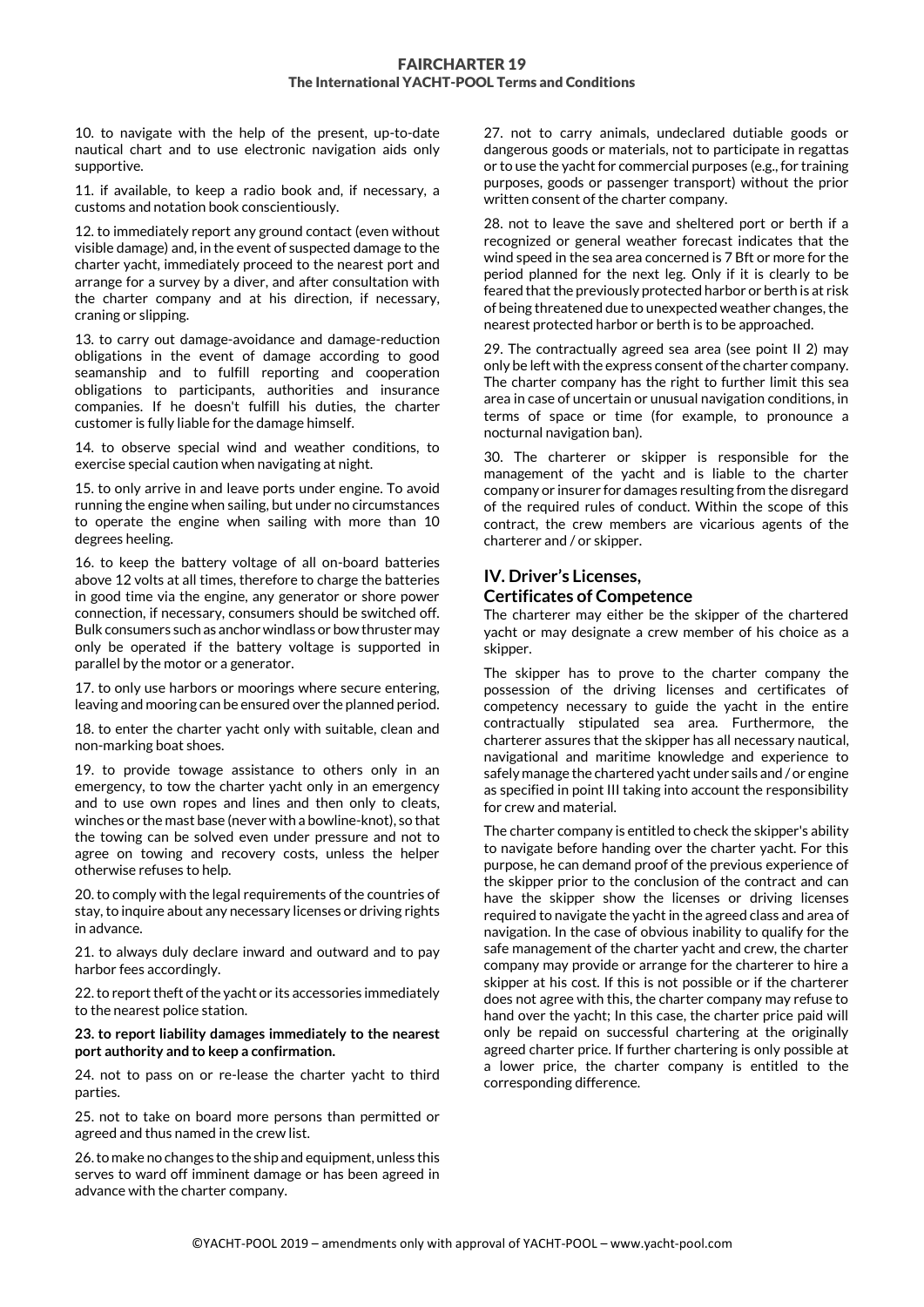# **V. Impairment of Performance (Charter Contract)**

#### **1. Rights of the Charterer:**

a) If the charter company does not make the charter yacht available at the latest 4 hours after the contractually agreed date and time, the charterer is entitled to a proportional reduction in the charter price for the downtime per day started.

The same applies mutatis mutandis during the charter period in the event of damage or defects occurring independently of the fault of the charter company, unless these were caused culpably by the charterer himself. The charterer has to accept a restriction of use of the yacht of up to 4 h without refund for each damage event. A restriction of use exists from the time from which the charterer is considerably restricted in the use of the yacht due to a defect and / or a repair. A reasonable change to the planned itinerary (to allow for repair) and / or repair during normal harbor dock times is not a use restriction.

The charterer may also withdraw from the contract, subject to full refund of the payments made, if more than 24 hours have elapsed since the agreed delivery date; this period is extended to 48 hours for a charter period of at least 10 days.

The charter company is entitled to provide a reasonable, equivalent to the needs of the charterer and objectively equivalent replacement yacht.

If it is already clear prior to the charter that the boat will not be available and can be handed over at the latest 4 hours after the contractually agreed date, the charterer has the right to withdraw from the contract before the start of the charter with full refund of the payments made.

b) In the event of negative deviations of the charter yacht, its equipment or accessories from the contractually agreed condition (defects), the charterer is entitled to a reasonable reduction of the charter price. To rescind he is only entitled if the charter yacht is thereby impaired in its seaworthiness or if navigating correctly using standard navigation methods is significantly more difficult and thus not only increase the risks to the safety of the boat and crew insignificant.

The charterer can only claim reduction and cancellation by a written declaration in writing to the charter company. The declaration must be made immediately upon notification of the defect and additionally in the check-out protocol and justified accordingly.

c) If the charter company is not responsible for the impairment of performance, there are no further claims of the charterer against the charter company with regard to an exemption for consequential damages (e.g. travel / accommodation costs). In this case, however, the charter company assigns any claims for damages against third parties to the charterer. The charter company must inform the charterer comprehensively and immediately about such occurrences and the possible consequences.

#### **2. Rights of the Charter Company:**

a) Delayed return: If the yacht is not returned within 2 hours after the time contractually agreed with the charter company by the fault of the charterer, the charter company may require the pro rata payment of the charter price per day started.

In addition, the charter company is entitled to blame the charterer for any economic damage the delayed return incurs (such as the cost of additional personnel to be ordered or held or failure or partial cancellation of subsequent charter).

b) Different place of return: If the return of the yacht does not happen at the agreed place of return by the fault of the charterer, the charter company can blame the charterer for compensation for all economic damages incurred thereby (e.g. the cost of taking over at another location or costs for the return of the yacht on water or on land).

c) Weather conditions do not affect the charterer's duty to return the yacht in accordance with the contract, unless there is a case of unpredictable force majeure (see also point III.4). Both in the case of late return and if the place of return is different, the charter company has the obligation to minimize the financial loss and to provide the charterer with proof that the required costs have actually been incurred. The charterer can provide evidence that no or less damage has occurred.

## **VI. Cancellation Conditions**

If the charterer withdraws from the charter contract, except for the reasons stated under subparagraphs V 1a) and 1b), the contractually agreed cancellation costs shall apply in relation to the pure charter price. For services, which are also omitted by the abolition of the charter, no cancellation costs will be charged, such as final cleaning, deposit, bed linen, special equipment.

If the charterer can not start the trip, he must immediately notify the charter company in writing, whereby the time of the corresponding access of the charter company is relevant. If a replacement charter succeeds under the same conditions, the charterer will get back the payments made so far, minus a handling fee of  $\epsilon$  150.-. The charterer can only provide a suitable replacement charterer with the agreement and written consent of the charter company, who will take over the contract. In the case of a replacement charter for discounts or for a shorter period of time, the respective difference plus the handling fee shall be charged to the charterer. If different delivery and return ports or foreign ports have been contractually agreed, the compensation will increase by 20% each. The charterer can withdraw from the contract if the costs incurred are not paid on time and expressly reserves the right to assert further claims for damages due to non-fulfillment of the contract. In all other cases, the charter company is entitled to the contractually agreed charter price.

**The conclusion of a charter cancellation insurance, with special coverage of charter-typical risks (skipper's failure leads to the cancellation of the entire trip) is therefore strongly recommended.**

## **VII. Terms of Payment**

The payment of the charter price is made as agreed in the contract in partial payments or as a total payment.

If the agreed payments are not made on time, the charter company is entitled after fruitless reminder to withdraw from the charter contract and to charter the yacht elsewhere.

The charterer has to replace loss amounts. The contract becomes valid when charterer and charter company exchange concordant declarations of intent in written or in electronic communication.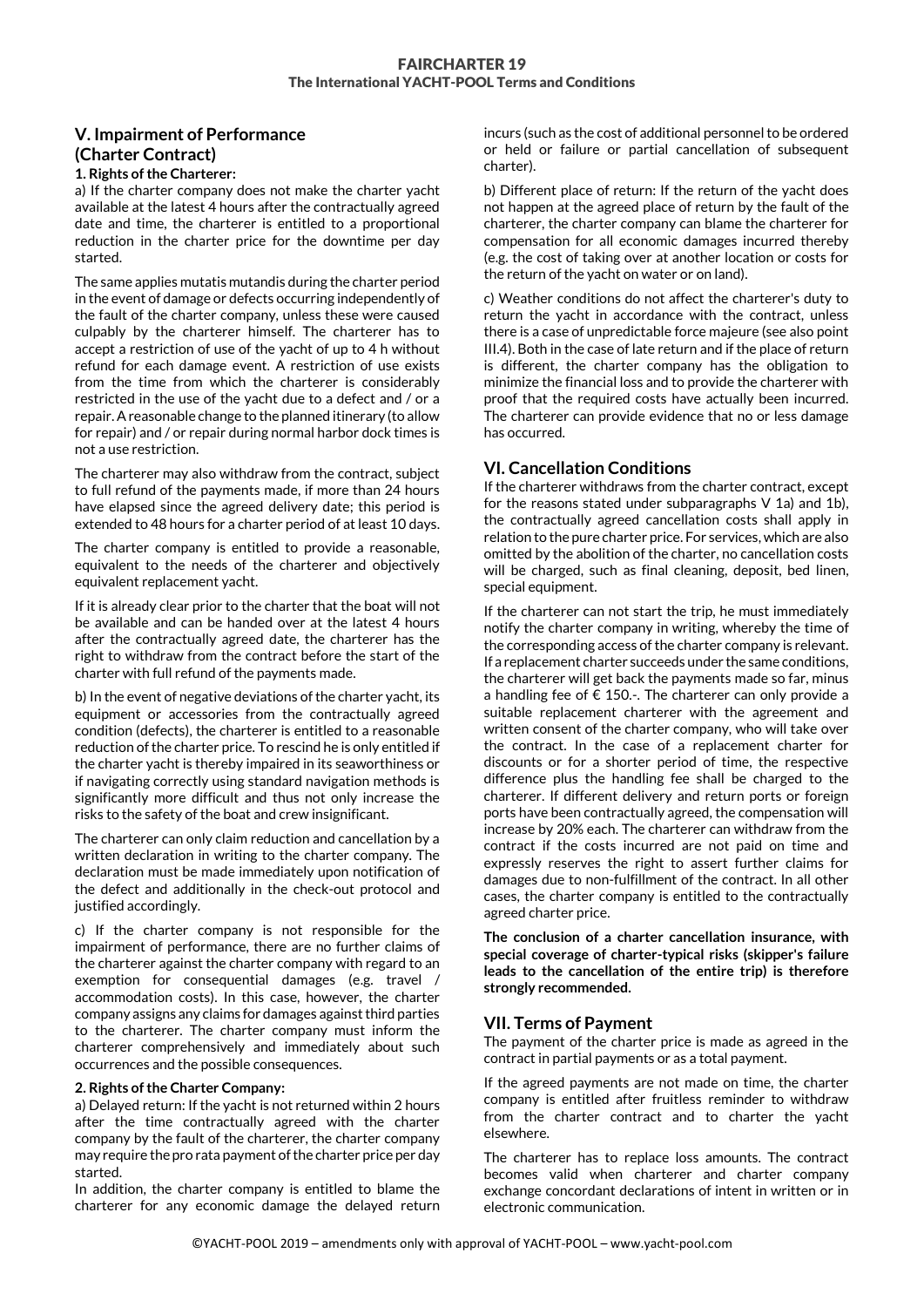The full payment of the charter fee to the charter company and the contractual provision of the chartered yacht is confirmed to the charterer by sending a "boat pass". Only the "boat pass" issued by the charter company is valid. The charterer is obliged to check the "boat pass".

## **VIII. Handing Over of the Charter Yacht**

The take-over of the chartered yacht can only be done by presenting the submitted "boat pass". The charterer takes over the yacht at his own responsibility. The charter company or its representative hands over the charter yacht ready to sail and otherwise in perfect condition to the charterer, cleaned inside and outside, with connected gas bottle and reserve bottle and full fuel tank. The state of the vessel, all technical functions (especially sails, lights and engines) and the completeness of accessories and inventory are thoroughly checked by means of a list of equipment and a checklist by both contractors as part of a briefing. The charter company guarantees that the yacht and its equipment meet the requirements of the laws and regulations applicable in the agreed charter area.

He will make the charterer check the navigational equipment and the nautical auxiliary material such as nautical charts, manuals, compass, chartplotter, echosounder, log, radio finder aware that despite careful and conscientious maintenance and control malfunctions, inaccuracies and changes may occur and instructs the charterer on its cooperative duty to regularly check navigation devices and nautical auxiliary material during the charter period. For the reliability and accuracy of electronic navigation aids, the charter company can not take responsibility.

The seaworthiness of charter yacht and equipment is subsequently confirmed by both parties before being handed over by signing the contract. After this time, objections can no longer be successfully asserted. This does not apply if and to the extent that there were hidden defects at the time of delivery, even if the charter company is not at fault here. The charterer may only refuse a takeover of the yacht, if the seaworthiness is significantly reduced, not with only insignificant deviations or defects. The right of the charterer to a reduction (see paragraph V 1) remains unaffected.

When taking over the yacht with the ship's papers (see paragraph II 2), the charter company must provide proof that the yacht is under liability insurance and comprehensive insurance in accordance with the charter contract and that the premium has been paid.

## **IX. Return of the Charter Yacht**

The charterer returns the charter yacht to the charter company or his representative ready to sail, in a state stowed according to the checklist, cleaned inside and outside (wellswept with empty waste-tanks and without rubbish - unless otherwise agreed), with connected gas bottle and reserve bottle and full fuel tank. The charter company is entitled to replace used and not replenished material (such as fuel) at the charterer's expense and to calculate the costs for it at a flat rate.

The charter company is entitled to have the insufficient cleaning carried out at the charterer's expense, unless it has been contractually agreed that the charter company must carry out the cleaning.

Both parties jointly review the boats condition and the completeness of the equipment. Already in case of suspected damage to the yacht, the charterer must notify the charter company and immediately report lost, damaged or no longer functional equipment upon return. Both the charterer and the charter company create a list of shortcomings and losses and then use this and the checklist to set up a protocol which is binding after being signed by both parties.

If the charter company refuses to write down an acceptance report or if it does not carry out the return procedure within 2 hours after the agreed return date, the yacht is deemed to have been handed over without defects. After this time, objections can no longer be successfully asserted.

This does not apply if and to the extent that there were hidden defects upon return, the existence of which the charterer is responsible for as a result of intentional or grossly negligent acts. In particular, the charter company is not entitled to withhold the deposit for subsequently determined damages.

The sort, extent and amount of damage, which only can be repaired at a later date and possibly after further use of the charter yacht, must be documented in detail and binding on both parties.

## **X. Damages**

Damages of all kinds and their consequences, collisions, accidents, no maneuverability, breakdowns, confiscation of the yacht or other special occurrences must be reported by the charterer to the charter company immediately. The charterer must be reachable in case of damage for instructions or questions by radio or telephone.

Damages based on normal wear or material fatigue can be remedied by the charterer up to an amount of  $\epsilon$  150.-without consultation and will be refunded to the charterer under receipt from the charter company. For expenses exceeding this amount, the charterer informs the charter company, in case of emergency or in case of imminent danger, commissioning, documenting and supervising the repairs in consultation with the latter and, if necessary, financially submitting the bill.

Replaced parts must be kept. The charterer has to do everything that reduces the damage and its consequences (e.g. failure of the yacht).

If damage can not be remedied at the current berth, the charterer is obliged, at the request of the charter company, to resort to another reasonable port or berth to carry out the repair or to return to the contractually agreed place of return of the yacht earlier (preferably 24 hours before delivery), if this is acceptable and reasonable according to the circumstances.

The right of the charterer to a reduction (see paragraph V 1) remains unaffected.

## **XI. Liability of the Charterer**

The charterer is liable for all damage caused by himself or his crew to third parties and the charter yacht, their equipment or accessories, especially for such damages due to incorrect operation or poor maintenance (if and as task of the charterer) of the respective aggregates on board.

In case of force majeure, the charterer shall only be liable if and insofar as the risk was culpably increased by the skipper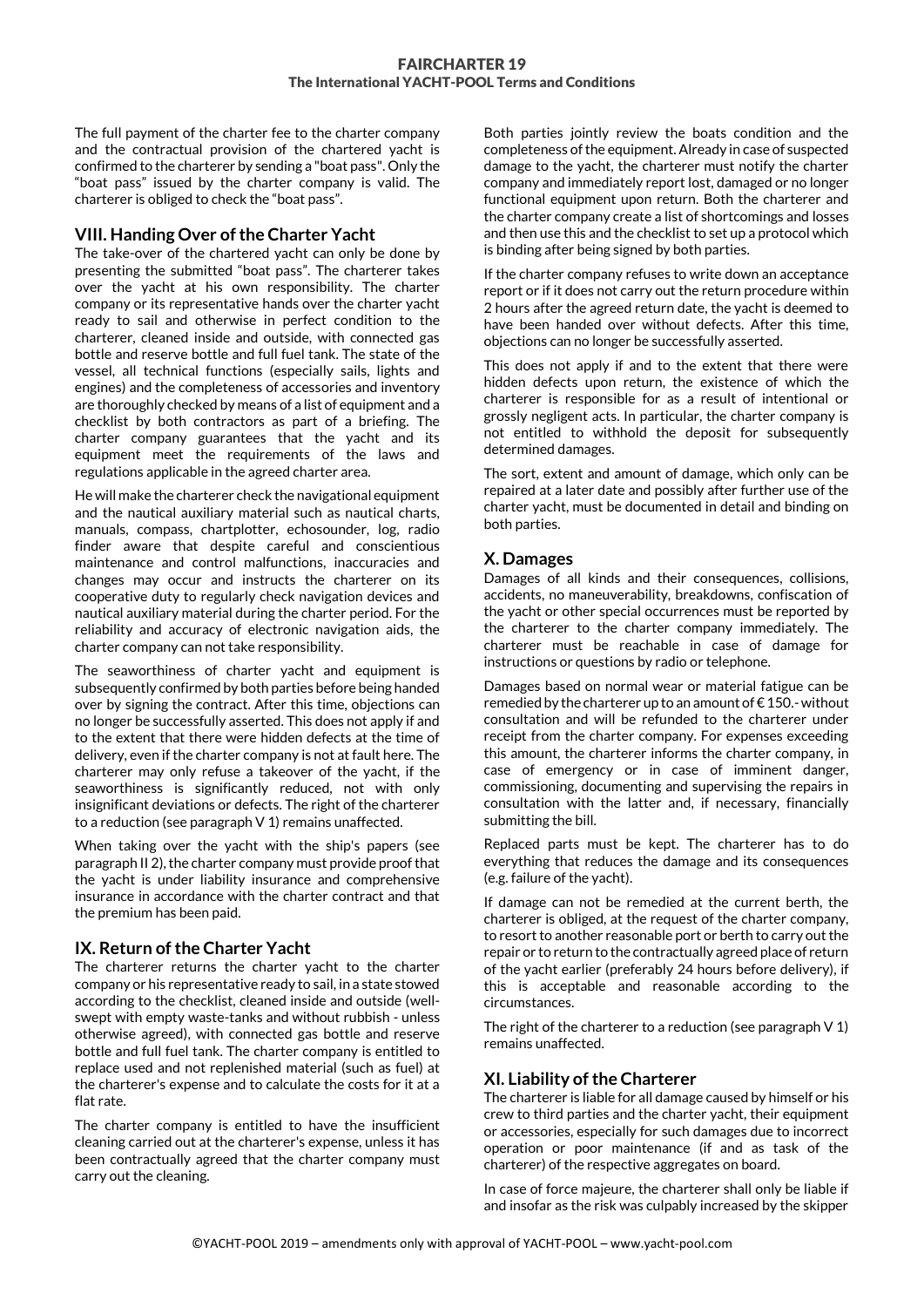and / or crew (for example, sailing in the event of a storm warning).

Costs for the repair of property damage to the chartered yacht or equipment culpably caused by the charterer or the crew shall only be borne by the charterer up to the amount of his deposit (see XIV).

In the case of intent or gross negligence, he is also liable for claims by the hull insurer (recourse).

If and to the extent that he is at fault, the charterer shall also be liable for all consequential and default losses (for example, in case of seizure), pursuant to the legal regulations of the respective country.

In the latter two cases, the liability of the charterer is not limited to the amount of the deposit and may even exceed the value of the charter yacht due to additional costs.

**Therefore, the conclusion of a skipper liability insurance covering this risk is strongly recommended.**

The charterer shall not be liable for any impairment caused by ordinary wear or tear (such as detaching seams on sails) or damage for which the charterer and his crew are not at fault.

If the charter company provides a professional skipper, he is responsible for the yacht's management and is liable for damage caused solely by him, but not for damage caused by the charterer and / or the crew.

For intentional or grossly negligent conduct of the charterer or his crew, for which the charter company is held liable by third parties, without any form of even (co) fault of the charter company, the charterer keeps the charter company, free of all costs and legal proceedings of all private and criminal consequences at home and abroad. Several charterers are jointly and severally liable.

The charterer is fully liable for any damage that is causally related to knowingly false information about the ability to navigate.

#### **XII. Liability of the Charter Company**

Based on the charter contract, the charter company is liable for loss or damage to the property of the charterer or the crew, as well as for accidents, only if the charter company acted in gross negligence or willful misconduct but never in case of force majeure.

The charter company is liable for damages caused by inaccuracies, alterations or errors in the provided nautical material (such as charts, manuals, compass, radio direction finder, etc.) only if it does not explicitly inform the charterer or responsible skipper of the yacht about the possibility of errors or deviations.

However, claims for damages resulting from injury to life, body or health based on an intentional or negligent breach of duty and for other damages based on a willful or grossly negligent breach of duty by the charter company shall remain unaffected by all agreements.

#### **XIII. Insurance ofthe Charter Yacht**

For the charter yacht a comprehensive insurance for property damage to boat and equipment is concluded. In addition, a boats liability insurance (without deductible) with a lump sum for personal injury and property damage is existent. The coverage of the boat's liability insurance is at least one million euros or dollars, depending on the currency of the policy.

Losses caused by accidents on board, damage to the goods carried by the charterer and the crew, as well as intentional or grossly negligent damage are not covered by the comprehensive insurance, so that in principle not the charter-company, but the responsible person (cost-bycause) is liable for the fault.

The existence of a comprehensive insurance does not mean indemnity of the charterer by the charter company for damages that the comprehensive insurance company on the basis of intent, gross negligence or disregard of the provisions of the charter contract (for example, leaving the agreed sailing area) does not assume or in respect of which the hull insurer can take recourse.

## **XIV. Deposit**

The charterer pays - unless otherwise agreed - a deposit in accordance with the charter contract. The deposit must be paid at the latest when the yacht is handed over in cash, by credit card or in advance by bank transfer.

Per sailing cruise, the charterer is liable up to this amount, for damages to the chartered yacht and its accessories, lost equipment and theft, if the loss was caused by the charterer or the crew.

At the return of the yacht and damage-free course of the charter the deposit is immediately due for repayment. This does not apply if the charterer denies to sign a correct protocol of return or if otherwise agreed.

If a possible repair can or should only be made at a later date and if it can be foreseen that the expenses will amount to less than half of the deposit, then at least half the share is due for repayment immediately.

#### **XV. Further Agreements, Generals, References 1) Legal Classification / Liability of parties (Charter Agency / Charter Company / Charterer):**

If the charter contract is concluded via a charter agency, it acts as an intermediary between the charterer and the charter company. A liability of the mediating agency takes place exclusively within the scope of the tasks and responsibility of a mediator from the contractual relationship existing with the charterer.

In this contract, as well as in any future contract amendments and unilateral declarations of the charterer to the charter company the agent acts as authorized representative on behalf and on account of the charter company and is entitled to collect payments.

#### **2) Price List, Deviations, Modifications**

If there are any doubts or ambiguities, the prices apply in accordance with the current price list of the charter company. In the event that taxes, fees or charges, which are included in the charter price by law, increase or decrease, without the parties have any influence, charter company and charterer agree to a corresponding adjustment of the contract.